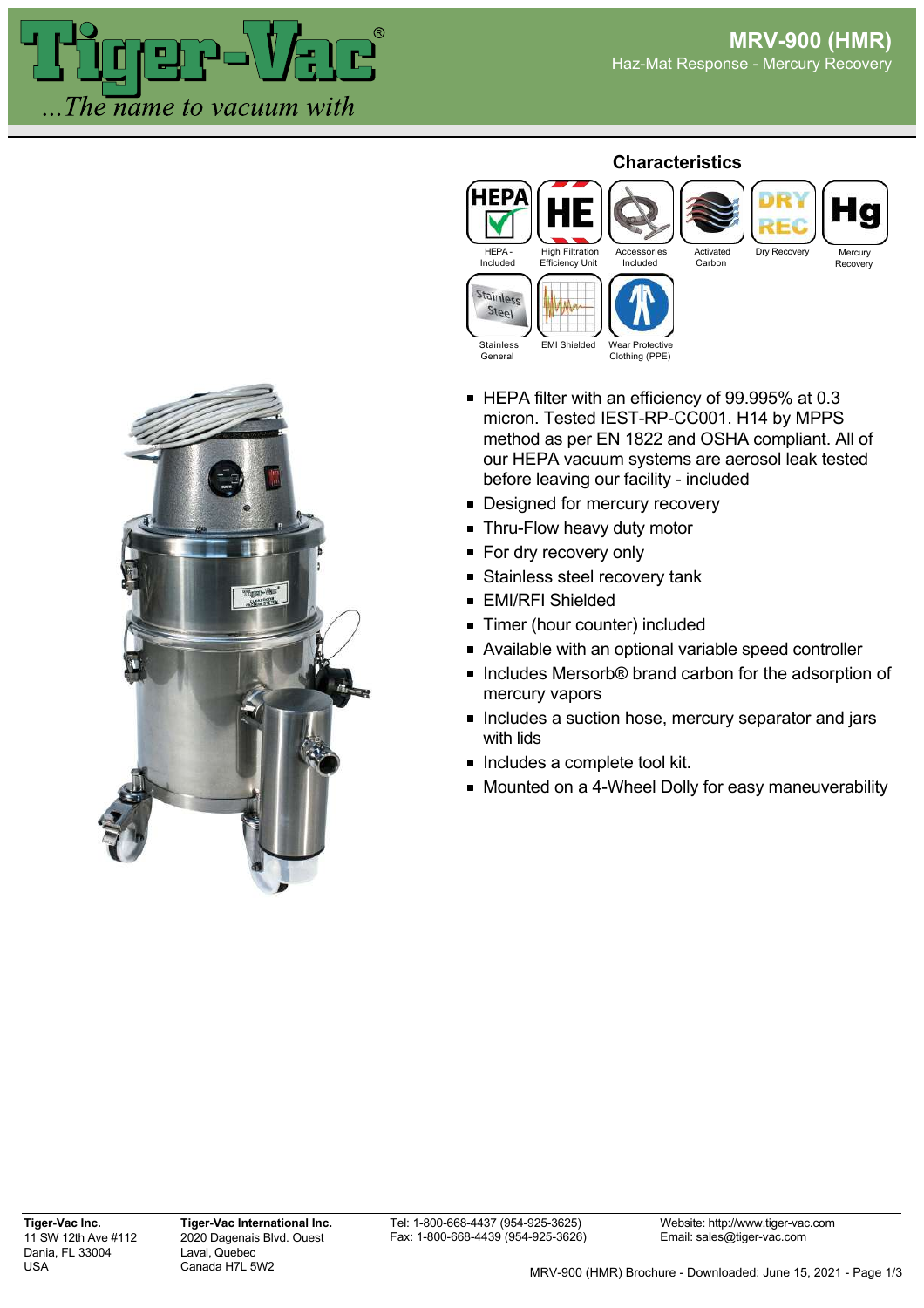## **Specifications**

| <b>MRV-900 (HMR)</b>                 | 112136A              |
|--------------------------------------|----------------------|
| <b>Model Name</b>                    | <b>MRV-900 (HMR)</b> |
| <b>Type (Powerhead)</b>              | Electric             |
| <b>Voltage</b>                       | 120 V                |
| <b>Hertz</b>                         | 60 Hz                |
| <b>Phase</b>                         | Single               |
| Wattage                              | 1000W                |
| <b>Power</b>                         | 1.3 HP               |
| <b>Amperage</b>                      | 8.5 A                |
| <b>Air Flow</b>                      | <b>120 CFM</b>       |
| <b>Vacuum Pressure</b>               | 95 " $H_2$ 0         |
| <b>Plug Type</b>                     | <b>120V</b>          |
| <b>Suction Inlet</b>                 | 1.5"                 |
| <b>Cart Type</b>                     | 4 Wheel Dolly (4W)   |
| <b>Filter Cleaning</b>               | None                 |
| Dry Recovery - Disposable Filter Bag | 2.5 gal.             |
| Length                               | 16"                  |
| <b>Width</b>                         | 16"                  |
| <b>Height</b>                        | 32 "                 |
| <b>Weight (Vacuum Only)</b>          | 46 lb.               |
| <b>Cord Length</b>                   | 35 ft.               |

Please note that specifications are subject to change without notice